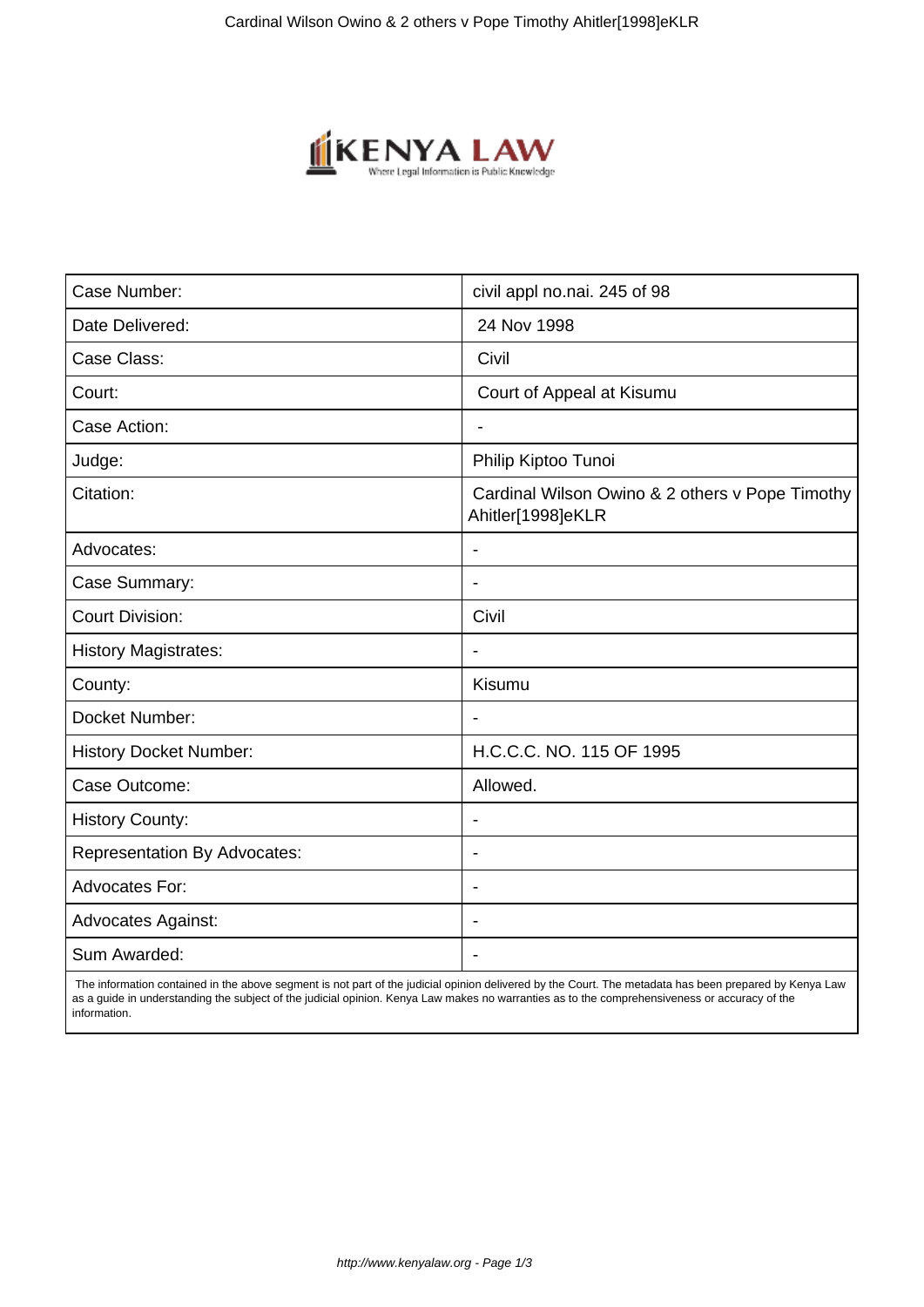## **REPUBLIC OF KENYA**

### **IN THE COURT OF APPEAL**

### **AT KISUMU**

#### **CORAM: TUNOI J.A (IN CHAMBERS)**

#### **CIVIL APPLICATION NO. 245 OF 1998**

#### **BETWEEN**

## **CARDINAL WILSON OWINO**

## **ARCH. BISHOP ALFRED ORIA**

## **BISHOP**

**VITALISONDIEK...............................................................APPLICANT**

## **AND**

**POPE TIMOTHY AHITLER ...................................................RESPONDENT** 

**(Application for extension of time within which to file Record of appeal out of time from the decision of (Hon. Justice I.C.C. Wambilianga) dated 24th May, 1997, in H.C.C.C. NO. 115 OF 1995 \*\*\*\*\*\*\*\*\*\*\*\*\*\*\*\*\*\***

The counsel for the deceased respondent is absent. I am satisfied he is aware of the hearing date for the notice of motion dated 16th October, 1997. The application for withdrawal cannot be refused in the cvircumstances. The application is hereby marked as withdrawn. There will be no order as to costs.

#### **Made at Kisumu this 24th day of November, 1998.**

**P. K. TUNOI**

**...........................**

## **JUDGE OF APPEAL**

**I certify that this is a true copy of the original.**

# **DEPUTY REGISTRAR.**

**MMONS** While the design, structure and metadata of the Case Search database are licensed by Kenya Law under a Creative Commons Attribution-ShareAlike 4.0 International, the texts of the judicial opinions contained in it are in the public domain and are free from any copyright restrictions.